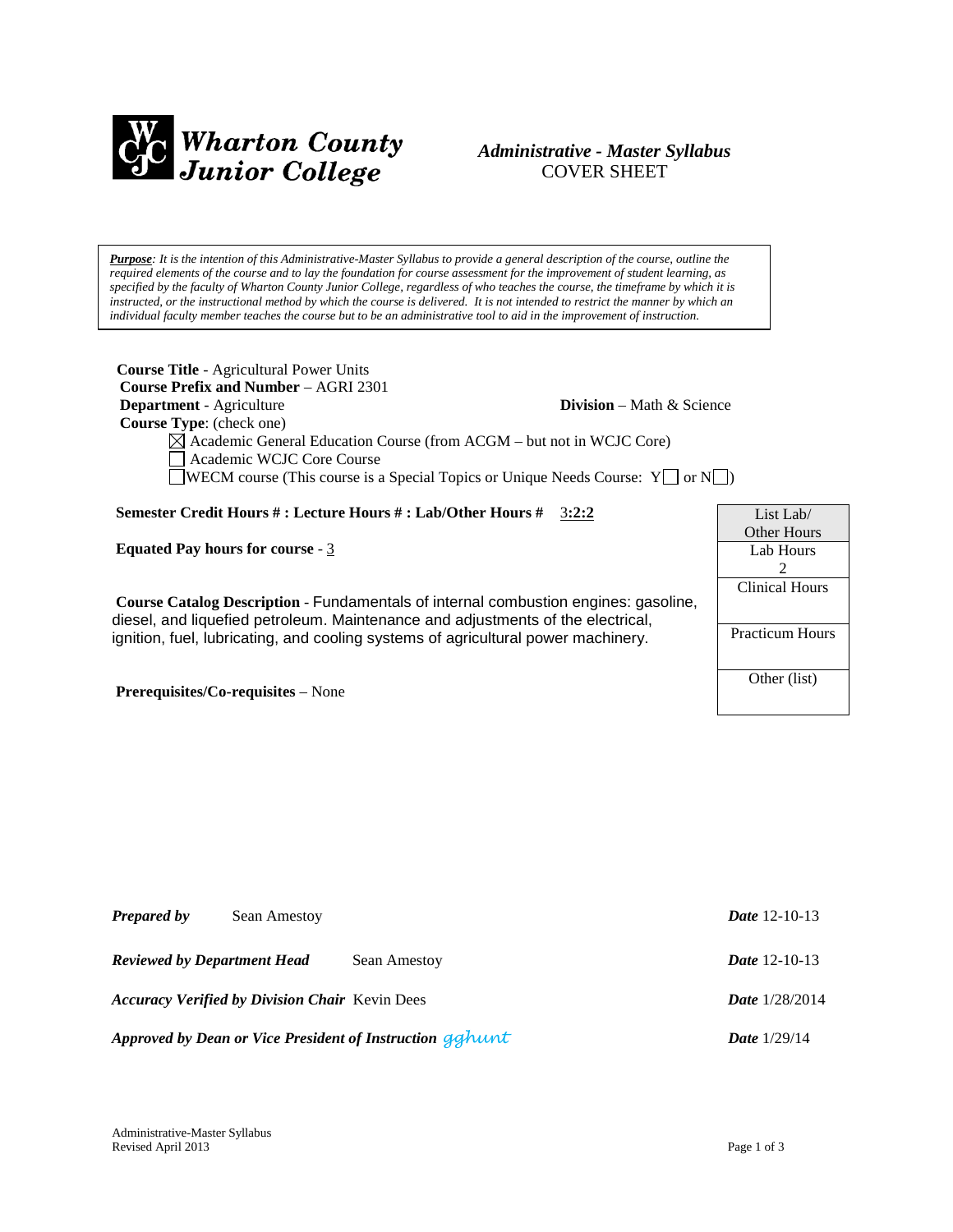

**I. Topical Outline** – Each offering of this course must include the following topics (be sure to include information regarding lab, practicum, clinical or other non-lecture instruction): Dedicated Instructional Time

| Tractor Power, Types of Farm Tractors              | One week  |
|----------------------------------------------------|-----------|
| <b>Tractor Engines, Tractor Fuel Systems</b>       | One week  |
| Air Induction Systems, Tractor Electrical Systems  | Two weeks |
| Cooling and Lubrication Systems, Tractor Power     |           |
| <b>Transmissions</b>                               | One week  |
| Tractor Chassis, Primary Tillage Two weeks         |           |
| Disk Tillers, Seedbed Preparation, and Cultivation | Two weeks |
| Soil Pulverizers, Packers, and Mulchers; Shredders | One week  |
| Fertilizer Distributors, and Manure Spreaders      | One week  |
| Grain Drills. Row-Crop Planters, and Row-Crop      |           |
| <b>Cultivators</b>                                 | Two weeks |
| <b>Sprayers and Dusters</b>                        | One week  |
| Forage Harvesting, Combines                        | Two weeks |
| <b>Cotton Harvesters</b>                           | One week  |
| <b>Machinery Management</b>                        | One week  |
|                                                    |           |

## **II. Course Learning Outcomes**

| <b>Learning Outcomes</b>                                                                                                                                                                                                                                            | <b>Methods of Assessment</b>              |
|---------------------------------------------------------------------------------------------------------------------------------------------------------------------------------------------------------------------------------------------------------------------|-------------------------------------------|
| Upon successful completion of this course,<br>students will:                                                                                                                                                                                                        |                                           |
| 1. Distinguish between horsepower rating commonly<br>used in tractor advertising, and identify a given<br>tractor as to type and select the right type of tractor                                                                                                   | 1. Lecture, lab. and exams                |
| for a given job.<br>2. Describe the 2-stroke and 4-stroke cycles of                                                                                                                                                                                                 | 2. Lecture, exams, labs, and assignments. |
| operation for both spark-ignition and diesel engines                                                                                                                                                                                                                |                                           |
| 3. Contrast and compare gasoline and diesel fueled<br>engines                                                                                                                                                                                                       | 3. Lecture, labs, and exams               |
| 4. Identify the major parts of an engine and the<br>purposes of each, and disassemble and reassemble a<br>small gasoline engine                                                                                                                                     | 4. Lecture, exams, labs, and assignments. |
| 5. Describe the components and operation of the fuel,<br>cooling, lubrication, electric, hydraulic, and power                                                                                                                                                       | 5. Lecture, exams, labs, and assignments. |
| transmission systems as used in farm tractors<br>6. In regards to the farm implements and harvesting<br>equipment covered in the scope of this course, a<br>student should: (a) understand the components and<br>operation of each type of machine; (b) be familiar | 6. Lecture, exams, labs, and assignments. |
| with alternate designs of farm equipment; and (c)<br>understand the basis for routine servicing of                                                                                                                                                                  |                                           |
| equipment.<br>7. Develop a partial budget for machinery costs                                                                                                                                                                                                       | 7. Lecture, exams, and assignments.       |